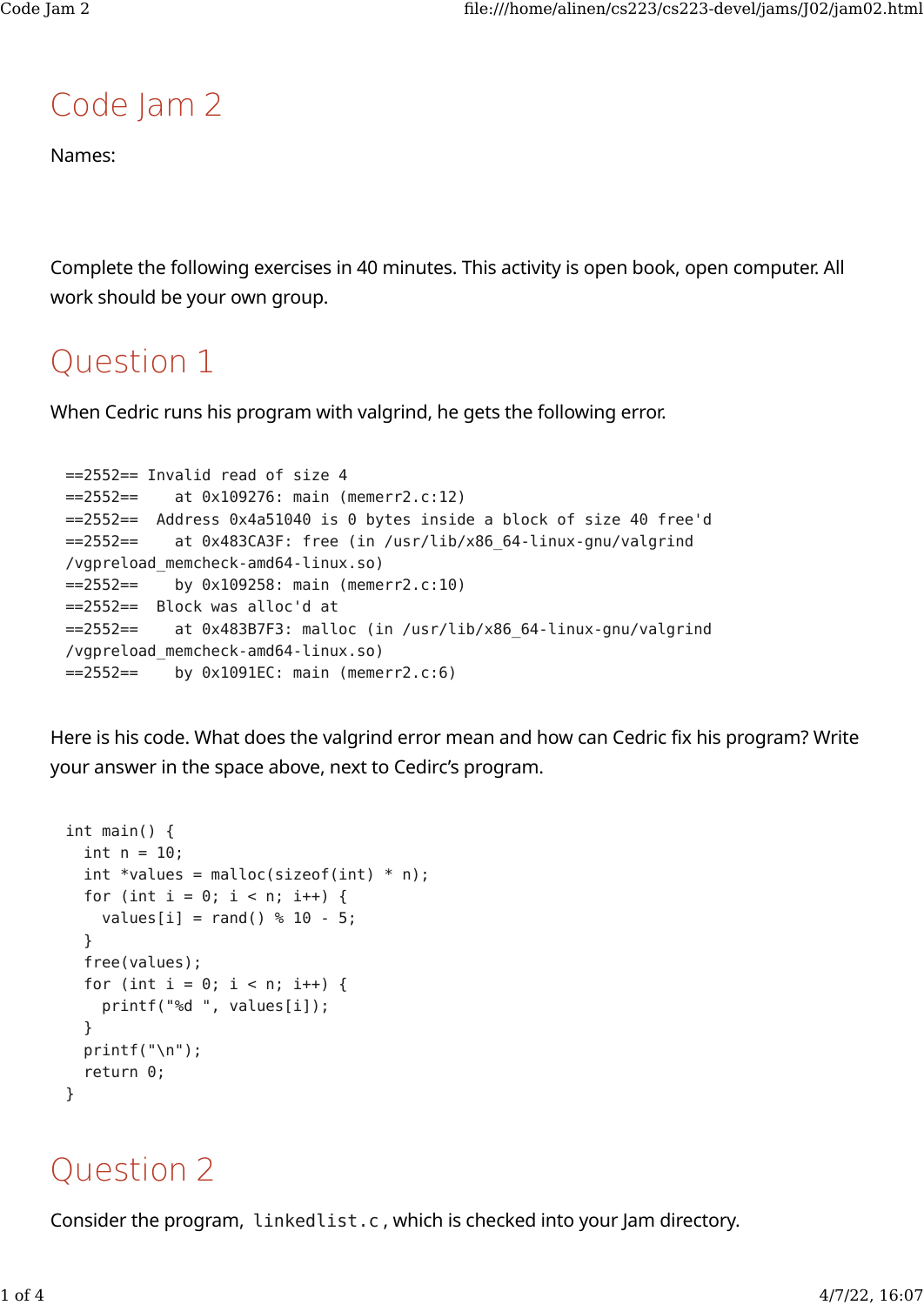```
struct cake {
   float cost;
   char flavor[16];
   struct cake* next;
};
struct cake makeCake(const char* flavor, float cost) {
   struct cake newCake;
   strncpy(newCake.flavor, flavor, 16);
   newCake.cost = cost;
   newCake.next = NULL;
   return newCake;
}
int main() {
   struct cake cake1 = makeCake("red velvet", 2.00);
   struct cake cake2 = makeCake("chocolate", 1.75);
  struct cake cake3 = makeCake("mocha", 3.50);
  caked.next = <math>6</math> <math>cake2</math>;cake2.next = & cake3; // A) draw stack and heap here
}
```
A) In the space above, draw the function stack for the following program at the end of main() . You *do not* need to include intermediate values in your diagram — just include the state of the stack and heap. Please do not use CTutor.

B) Does the above program have memory leaks? Why or why not?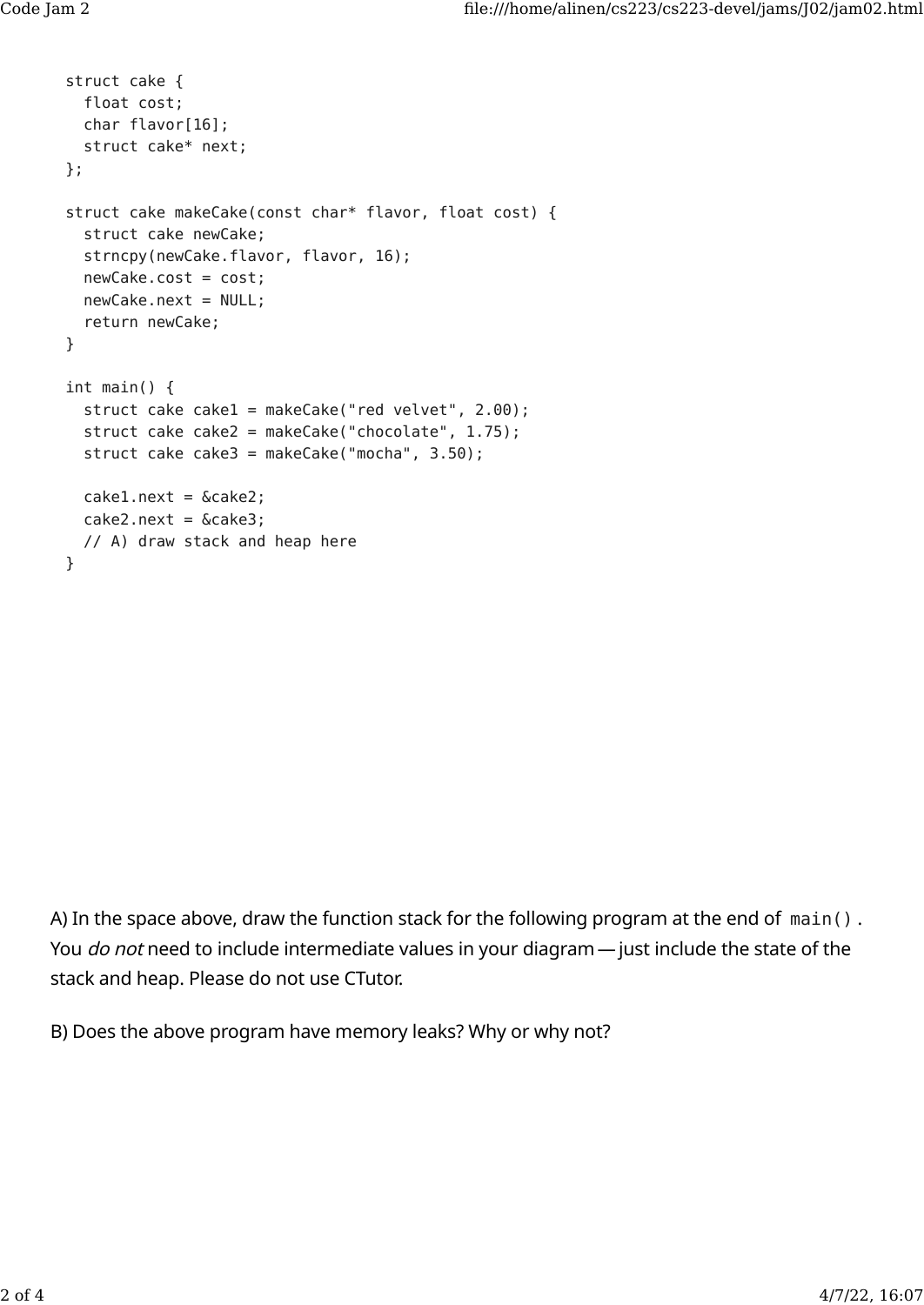D) In the file, linkedlist.c , add a fourth cake the end of the list.

E) In the file, linkedlist.c , implement a function cheapestCake that prints each cake followed by the cheapest one. Below is an example of possible output. Your function should take the first cake as an argument.

```
$ make linkedlist
gcc -g linkedlist.c -o linkedlist
$ ./linkedlist
cake: red velvet ($2.00)
cake: chocolate ($1.75)
cake: mocha ($3.50)
cake: rainbow sprinkle ($5.25)
The cheapest cake is chocolate
```
# Question 3

Write a program, readvector.c, that implements a function that reads in a vector from a file and prints the result.

A vector is a N-dimensional list of components. For example, an example of a 3-dimensional vector is (0.5, 6, -7.1).

Vectors are stored in a file, with one value per line. The first value in the file stores the length of the vector. Each subsequent line stores the corresponding values.

```
$ cat vector1.txt
3
0.5
6
-7.1
$ make readvector
gcc -g readvector.c -o readvector
$ ./readvector vector1.txt
0.500000
6.000000
-7.100000
```
#### Requirements:

• Your program should run without memory errors.